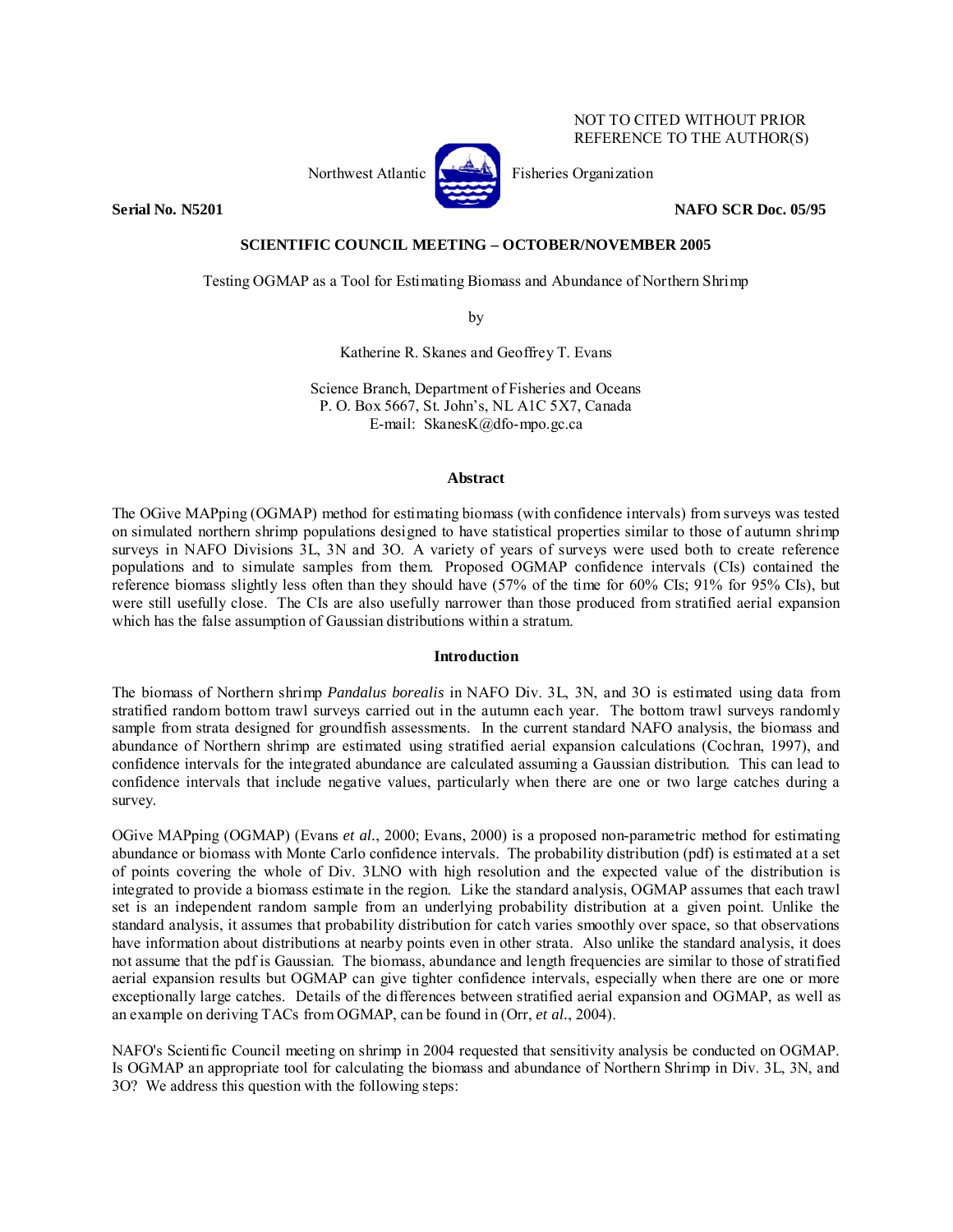- Create a reference population with known (stochastic) characteristics.
- Simulate repeated surveys from the reference population.
- For each simulated survey, compute confidence intervals for integrated biomass using OGMAP.
- Note what proportion of the computed confidence intervals contain the known total biomass of the reference population. It is hoped that approximately 60% of the computed 60% confidence intervals would contain the true value.

# **Reference Populations and Simulated Surveys**

To try to capture the characteristics of a real population, we use the OGMAP analysis of a survey to define a reference population. This has exactly the form we need: it specifies the probability distribution for biomass concentration at every point in the area at which horizontal position and bottom depth are known. Bandwidths (characteristic distances for the influence of nearby points on the pdf) suitable for Div. 3LNO were taken to be 200 km horizontally, and 0.1 vertically on a scale of the square root of depth in meters. Reference populations were created for each Div. 3LNO autumn survey from 1995 to 2003.

Simulating (or indeed conducting) a survey has two steps: selecting the points at which the population will be sampled (the "design points") and taking a random sample at each design point. Variability and inaccuracy can enter at each step: design points can be unrepresentative of the region, and random samples from them can be unrepresentative of the pdf. In this study we use an existing survey (in general different from that used to construct the reference population) to provide the design points. This means that we do not investigate the full range of variability possible due to the choice of design points. From the nine years there were 81 combinations of reference population and survey design.

For each combination of reference population and survey design points, 1 000 surveys were simulated by sampling at random from the pdfs at the design points. Each simulated survey was analyzed with OGMAP (using the same bandwidths), and we noted whether the estimated 60% and 95% confidence intervals contained the true value for the reference population. When all 1 000 simulations were done we noted the fraction of, say, 60% confidence intervals that did contain the true value, and whether the fraction was indeed close to 60%.

### **Results**

The following two Tables present the outcomes of the sensitivity testing on OGMAP. The first Table displays the percentage of outcomes for which the biomass estimate lies within the 60% confidence intervals. The second table displays the results for the 95% confidence intervals. The column headers indicate the year from which the reference population came from, this population provided the pdf at each point and the biomass estimate. The row headers indicate the year from which the design points came from; these are the survey points at which the reference pdf was resampled.

| Design | Reference Year |      |      |      |      |      |      |      |      |  |
|--------|----------------|------|------|------|------|------|------|------|------|--|
| Year   | 1995           | 1996 | 1997 | 1998 | 1999 | 2000 | 2001 | 2002 | 2003 |  |
| 1995   | 57.4           | 59.2 | 56.5 | 62.0 | 61.6 | 55.2 | 51.3 | 48.8 | 54.8 |  |
| 1996   | 54.3           | 58.7 | 52.1 | 60.0 | 59.7 | 55.8 | 55.7 | 55.7 | 57.7 |  |
| 1997   | 56.5           | 59.9 | 59.7 | 56.1 | 54.1 | 53.6 | 56.0 | 59.4 | 56.8 |  |
| 1998   | 56.9           | 58.4 | 57.0 | 59.1 | 61.9 | 50.0 | 57.9 | 58.0 | 53.7 |  |
| 1999   | 51.4           | 58.3 | 55.3 | 60.0 | 63.5 | 56.9 | 58.4 | 54.5 | 56.3 |  |
| 2000   | 55.1           | 59.4 | 51.5 | 54.2 | 61.4 | 48.1 | 55.0 | 52.5 | 55.1 |  |
| 2001   | 61.6           | 57.0 | 57.6 | 60.4 | 60.2 | 45.7 | 55.1 | 55.3 | 54.9 |  |
| 2002   | 56.7           | 61.1 | 56.2 | 60.2 | 59.7 | 51.0 | 53.4 | 56.3 | 61.3 |  |
| 2003   | 56.2           | 57.0 | 54.1 | 56.9 | 61.5 | 49.7 | 52.4 | 55.0 | 58.3 |  |

Table 1: Percentage of proposed 60% confidence intervals that contain the reference biomass.